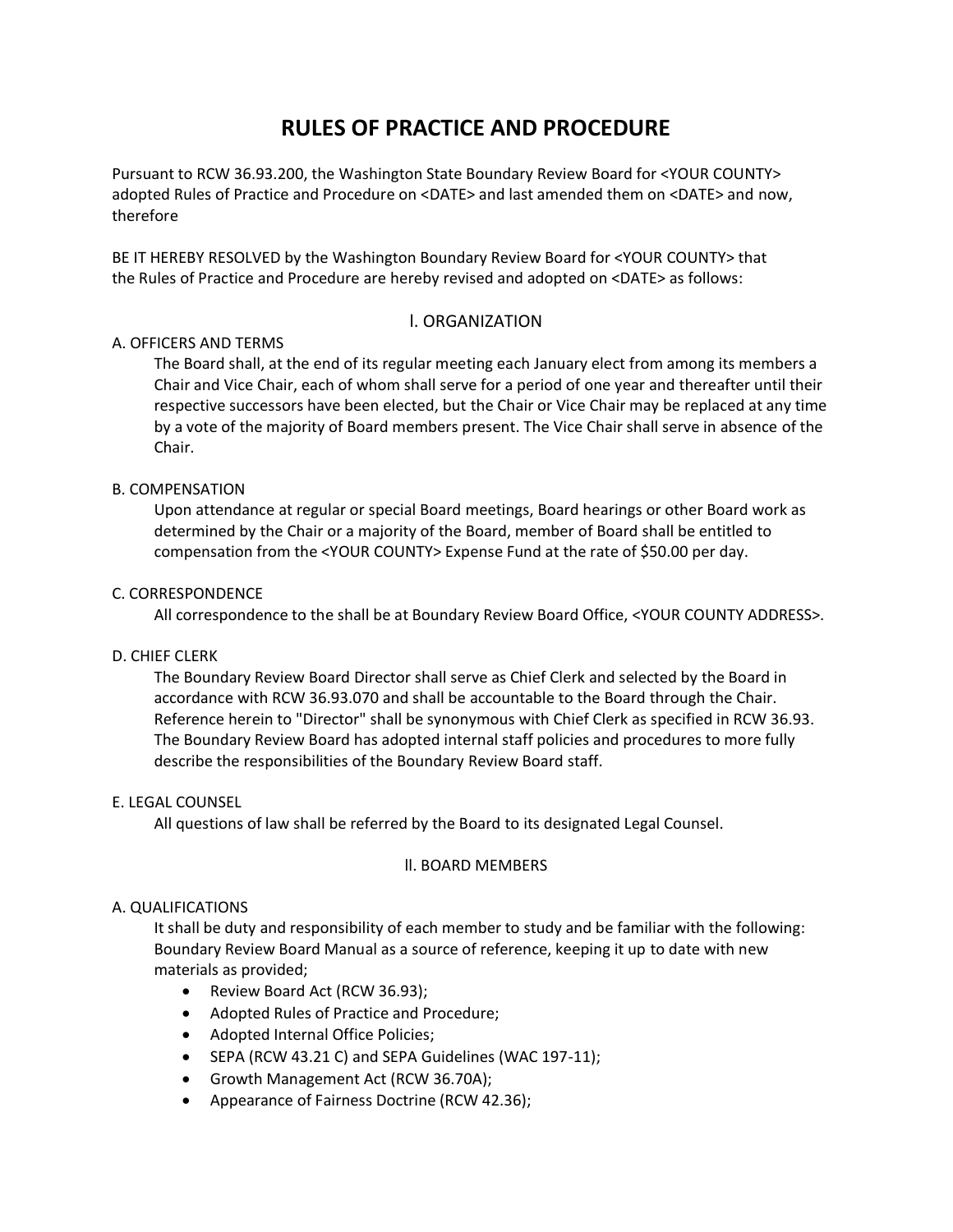- Open Public Meetings Act (RCW 4230); and
- Washington State Appellate and Supreme Court Cases with reference to any of the above.

# B. APPEARANCE OF FARNESS

## 1. Ex Parte Communications

In accordance with RCW 42.36.060, members shall abstain from any and all communications with persons or governmental or private entities which are, or expected to be, parties to an action before the Board.

This restriction is limited to matters before the Board, or which may come before the Board. If a Member receives a letter or other written communication relating to a matter before the Board from a source other than the Boundary Review Board Office, that member shall transmit the material to the Director for inclusion in the record.

Member shall avoid conversations with any party to the action except when such conversation is on the record. It shall be the duty and responsibility of each member to publicly disclose at the earliest opportunity any communication between said member and a party to a matter before the

## 2. Disclosure

It shall duty and responsibility or each member to disclose at the earliest opportunity any possible ex-parte communications thereof to Chair and Legal Counsel. Upon such disclosure, the member may withdraw from the Board proceedings and shall leave the room in which such proceedings ensue. If a member chooses not to withdraw, the Chair shall, at the earliest opportunity upon the opening of a public hearing, disclose to the parties present the occurrence and nature of possible violation.

3. Procedures to followed by Board/Chair with reference to Appearance of Fairness: Ex-Parte Communications and Disclosure

Upon discovery of the existence of ex-parte communications, the Chair shall, at each and every subsequent hearing on proposal request that the member:

a) Race on the record the substance of any written or oral ex-parte communication concerning the decision of action; and

b) Provide a public announcement of the content of the communication and of the parties' rights to rebut the substance 0t the communication shall be at each hearing where action is considered or taken on the subject to which tie communication related.

#### Ill. NOTICE OF INTENTION

#### A FORMAT

# 1. Notice of Intention Forms

All Notices of Intention shall be submitted following the appropriate format, which shall be furnished by the Director upon request The applicant shall supply all support documentation deemed necessary by the Board to a pending action which include but not be limited to: a certified legal description and map; assessors map; vicinity map; proof of certified petitions; proof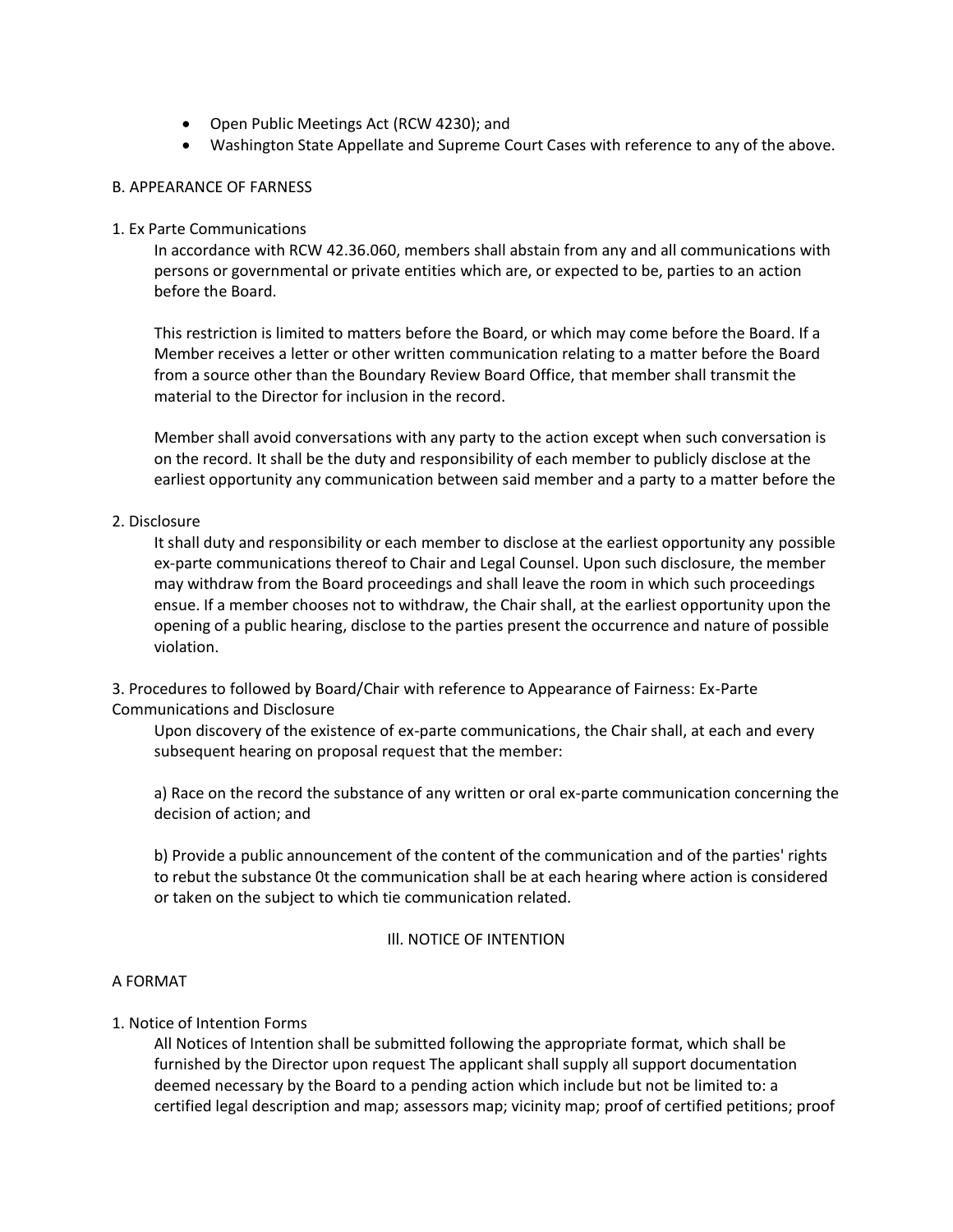of assessed affidavit of publication of legal notice advertising public hearing; minutes of public hearing; resolution; and completed documents required under SEPA or pertinent environmental information. The Notice of Intention form currently in use is incorporated herein by reference.

## 2 Legal Description

The legal description and maps pf each Notice of Intention shall have the signed approval of an engineer licensed in the State of Washington, surveyor licensed in the State of Washington County Engineer. The legal description may be altered according to the process described in RCW 36.93.130 (3).

# 3. Contiguous Geographic Area Only

A Notice of Intention shall describe one geographic area whose boundary is defined by a single continuous line.

## 4. Environmental Review

The initiator of a proposed action as the lead agency shall perform its duties according to the State Environmental Policy Act (RCW 43.21 C) and WAC 197-11 and submit documentation of its completed environmental review with each Notice of Intention. This provision does not apply to actions exempted under RCW 43.21C.

If the initiator is not the lead agency, the initiator of proposed action must determine the lead agency and cause such agency to its duties pursuant to RCW 43.21.C and WAC 197-11 prior to filing the Notice of Intention. If the lead agency determines that a is exempt, the reason and citation of the appropriate SEPA guidelines must be submitted with each Notice of Intention.

#### 5. Filing Fees

A fee of fifty dollars (\$50.00) shall be paid by the initiator of a proposed action in accordance with RCW 36.93.120.

# 6. Manner of Filing

The Notice of Intention form and the required exhibits shall be submitted in person or by mail to Boundary Review Board Director for determination of sufficiency. When deemed sufficient, the original and a number of copies of the Notice of Intention and exhibits specified by the Director as well as the filing fee of \$50.00 shall be submitted.

#### B. OFFICE PROCEDURES

# 1. Effective Date of Filing

Upon determination by the Boundary Review Board Director that according to RCW 36.93 md the Board's Rules of Practice and Procedure, the Notice of Intention is sufficient and filing fee is paid, the Director shall file the Notice of Intention and assign a file date and number.

#### 2. Routing

Upon assigning a file date and number to a Notice of Intention, the Director shall route the Notice of Intention and required exhibits to the appropriate agencies for review and comment as per RCW 36.93 and Other applicable statutes.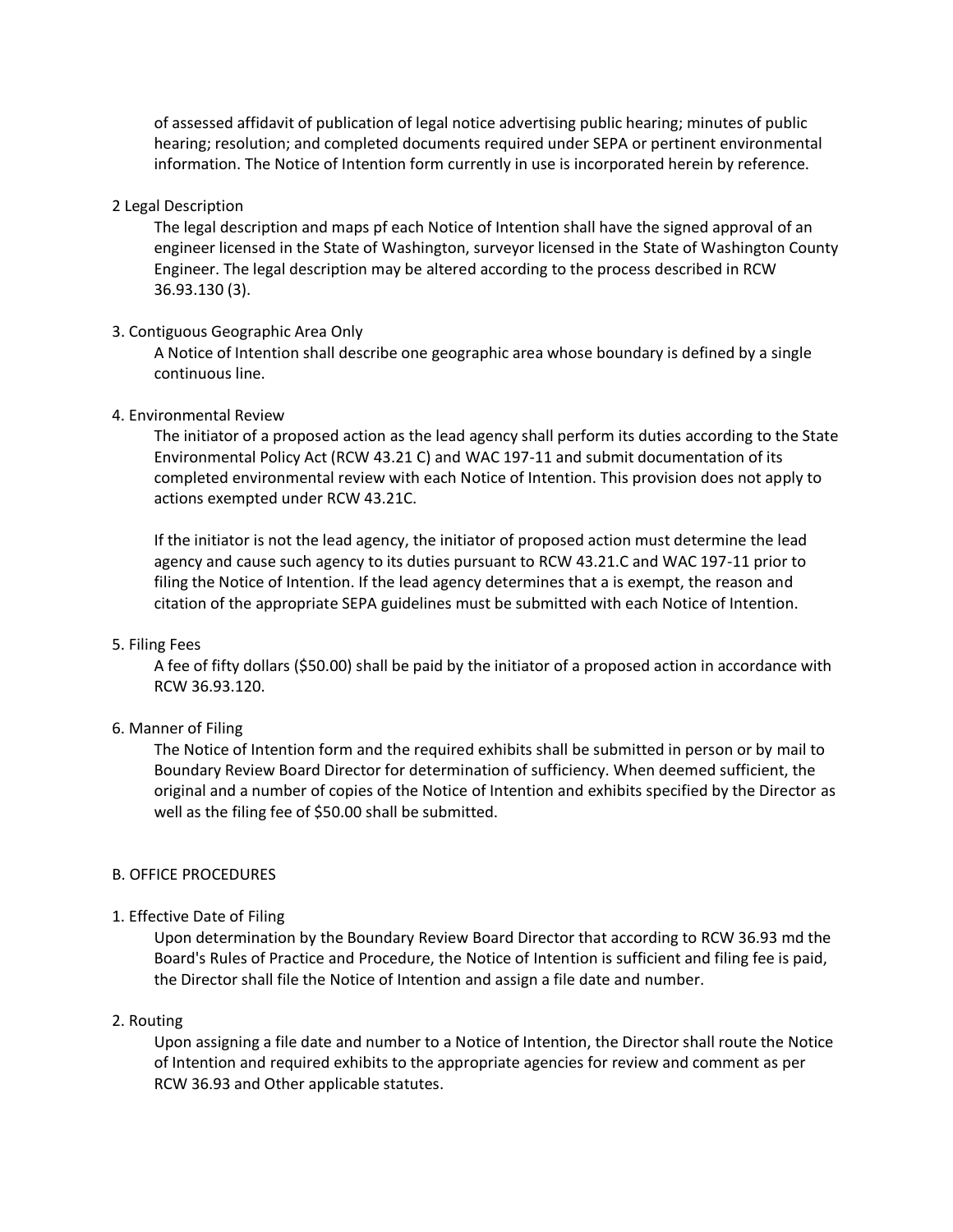## 3. Posting

After reviewing the proposal's consistency, the County Comprehensive Plan, size in acres, and population. the Director shall determine if a notice of fling shall be posted. If determined necessary. Filing of the Notice of Intention shell be posted at least five days before the meeting at which the Board first considers the Notice of Intention. Locations to be posted shall be consistent RCW 36.93.160.

## 4. Notice to the Board

The Director shall forward a copy of the Notice of Intention and required exhibits to each Board Member and Legal Counsel, along with a copy of the next meeting agenda, no later than five days prior to tie next meeting of the Board.

## 5. Withdrawal

Any Notice of Intention of with the Boundary Review Board may be withdrawn by the initiator at any time prior to the Board having taken jurisdiction over the matter or the Chair having signed a waiver form. Notices of Intention may be withdrawn thereafter with the consent of the Board. In no case, shall a filing fee be refunded in the event of withdrawal of a Notice of Intention.

## C. BOARD APPROVAL

## 1. Preliminary Consideration by Board

After time to notify allow response from property owners and affected agencies, a Notice of Intention will be placed on the Board's agenda for preliminary consideration. At this meeting, the Board Shall consider filed Notice of Intention and comments received in writing.

#### 2. Review Waiver

If a proposed annexation is less than ten (10) acres and less than two million dollars (\$2,000,000) in assessed valuation, the initiator may petition the Chair to waive the 45-day review period. Affected government agencies will be notified of the filing. of the Notice of Intention and the request for the Chair's waiver by mail and owners of property adjacent to the proposed annexation will be notified by posting of the area within five days of receiving the request for waiver. Locations of posted notices shall be consistent with RCW 36.93.160.

After allowing time for response from property owners and affected agencies but not more than three weeks, the Chair, after the recommendation of the majority of the Board present, shall base his/her decision to waive the review period upon the following: the Notice of Intention; written comments received from potentially affected jurisdictions or residents; the adequacy of the environmental review; and the factors and objectives stated in RCW 36.93.170 and .180 as they affect the proposed action.

The Chair may then by written statement declare that the 45-day review period is not necessary, in which case the annexation is approved immediately.

## 3. Approval After 45 Days

If forty-five days have elapsed without the Board's invoking its jurisdiction or having had it invoked, the proposed action shall be deemed approved as prescribed 'in RCW 36.93.100.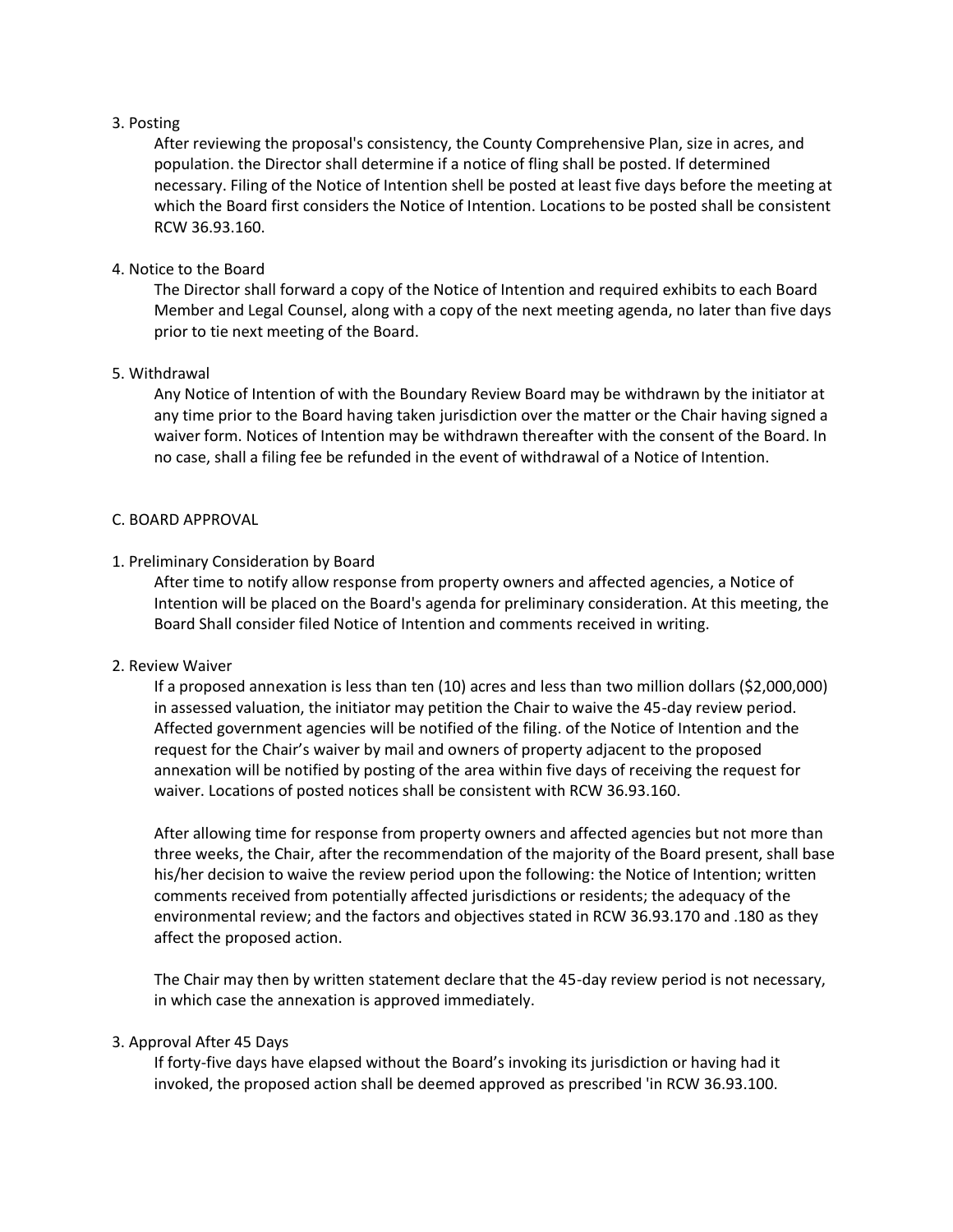#### 4. Written Notification

The Director shall notify the initiator in writing when the proposed action is deemed to be approved.

#### IV. MEETINGS AND HEARINGS

## A. MEETINGS

## 1. Regular Meeting Dates

Regular meetings of the Washington State Boundary Review Board for <YOUR COUNTY> shall be held on <DATE> of each month, commencing on or about the hour of <HOUR> at <LOCATION> except if the regular meeting day is a legal holiday, such meeting shall be rescheduled and posted when applicable.

The Board shall meet at such other times and/or places as the Chair, Vice Chair, or the majority of the Board may determine from time to time and shall provide public notice as required in RCW 42.30. The Chair, or in his/her absence, the Vice Chair, may cancel any regular or special meeting if it appears that there is no business which reasonably requires the attention of the Board. All meetings of the Board shall be open to the public except as provided by law.

## 2. Agenda

The Director shall prepare the agenda one week preceding a Board meeting containing a summary of all matters then known to require Board action.

#### 3. Rules of Order

Except as modified by these Rules, all meetings of the Board shall be conducted in accordance with Robert's Rules of Order.

## 4. Resolutions and Motions

All official actions of the Board shall be resolutions or motions and shall be reduced to writing and incorporated in the official minutes and signed by the Chair. Upon request, such minutes shall be communicated to any interested party.

#### 5. Participation by Chair

The Chair may make or second any motion, present and discuss any matter as a member of the Board and shall be entitled to vote on all matters.

#### 6. Voting

In the absence of objections, the Chair may order a motion unanimously approved. Any member not voting on roll call in an audible voice shall be recorded as voting in favor of a motion. Unless requested by a member, the Chair need not take a roll call vote.

Any member voting on a hearing decision shall have been present during all sessions of the hearing or modification hearing, or listened to all recordings or read the transcripts of the proceedings and state so on the record.

The affirmative vote of the majority of the Board present, or a negative vote of the majority of the Board present shall be required for any action of the Board.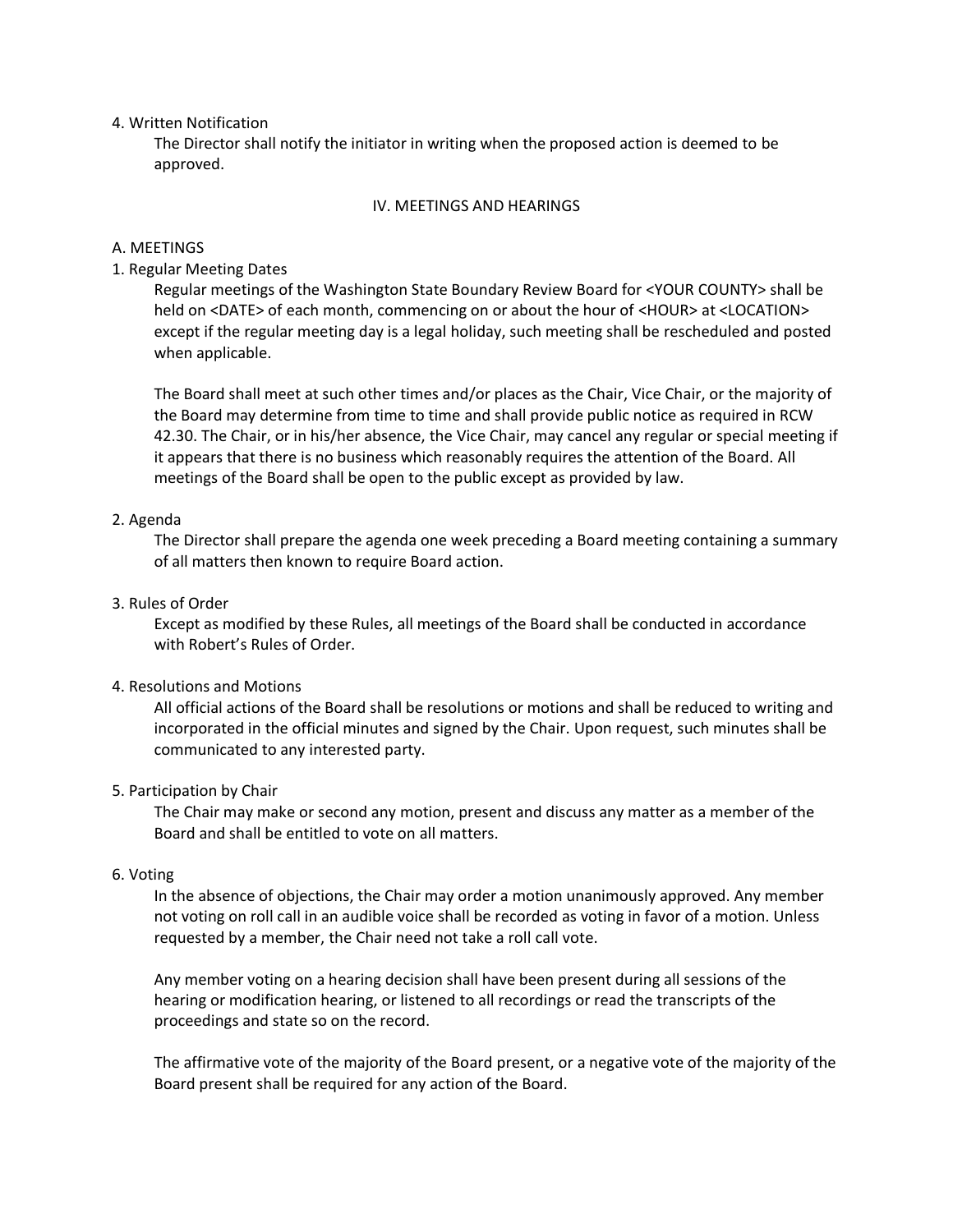# 7. Quorum

A quorum for the transaction of any business by the Board shall be the majority of the Board. In the absence of the Chair and Vice Chair, a Chair Pro tem shall be selected by the members present to serve as Chair.

# 8. Attendance

Attendance at all meetings and all public hearings is a statutory requirement for Board members. Members unable to attend any meeting shall so notify the Director prior to the meeting.

# 9. Postponements or Adjournments

The Chair may postpone or continue any matter at any time, or the Board may adjourn to any particular time and place subject to notice as provided by law.

# B. INVOKING JURISDICTION

# 1. Review Fee

If the jurisdiction of the Board is invoked pursuant to RCW 36.93.100, the person or entity requesting review, except the Boundary Review Board itself, shall attach a fee of two hundred dollars (\$200.00) which shall be paid to the County Treasurer and deposited in the <YOUR COUNTY> current expense fund.

# 2. Review Procedure except for Incorporations

In accordance with RCW 36.93.100, the Board shall review and approve as submitted; modify; or disapprove as submitted any of the actions set forth in RCW 36.93.090 when any of the following shall occur within 45 days of the filing of a Notice of Intention:

- a. The majority of the Board file a request for review except in the case of:
	- 1. an incorporation of any special purpose district or change in the boundary of any city, town, or special purpose district,
	- 2. the extension of permanent water service outside of its existing corporate boundaries by a city, town, or special purpose district with water mains six inches or less in diameter, or
	- 3. the extension of permanent sewer service outside of its existing corporate boundaries by a city, town, or special purpose district with sewer mains eight inches or less in diameter.
- b. Any governmental unit affected, or the county files a request for review.
- c. A petition requesting review is filed and is signed by
	- 1. Five percent of the registered voters residing within the area which is being considered for the proposed action (as determined by the Board in its discretion subject to immediate writ of certiori to the Superior Court), or
	- 2. An owner or owners of property consisting of five percent of the assessed valuation within such area.
- d. The majority of the members of the Board present concur with a request for review when a petition requesting review is filed by five percent of the registered voters who deem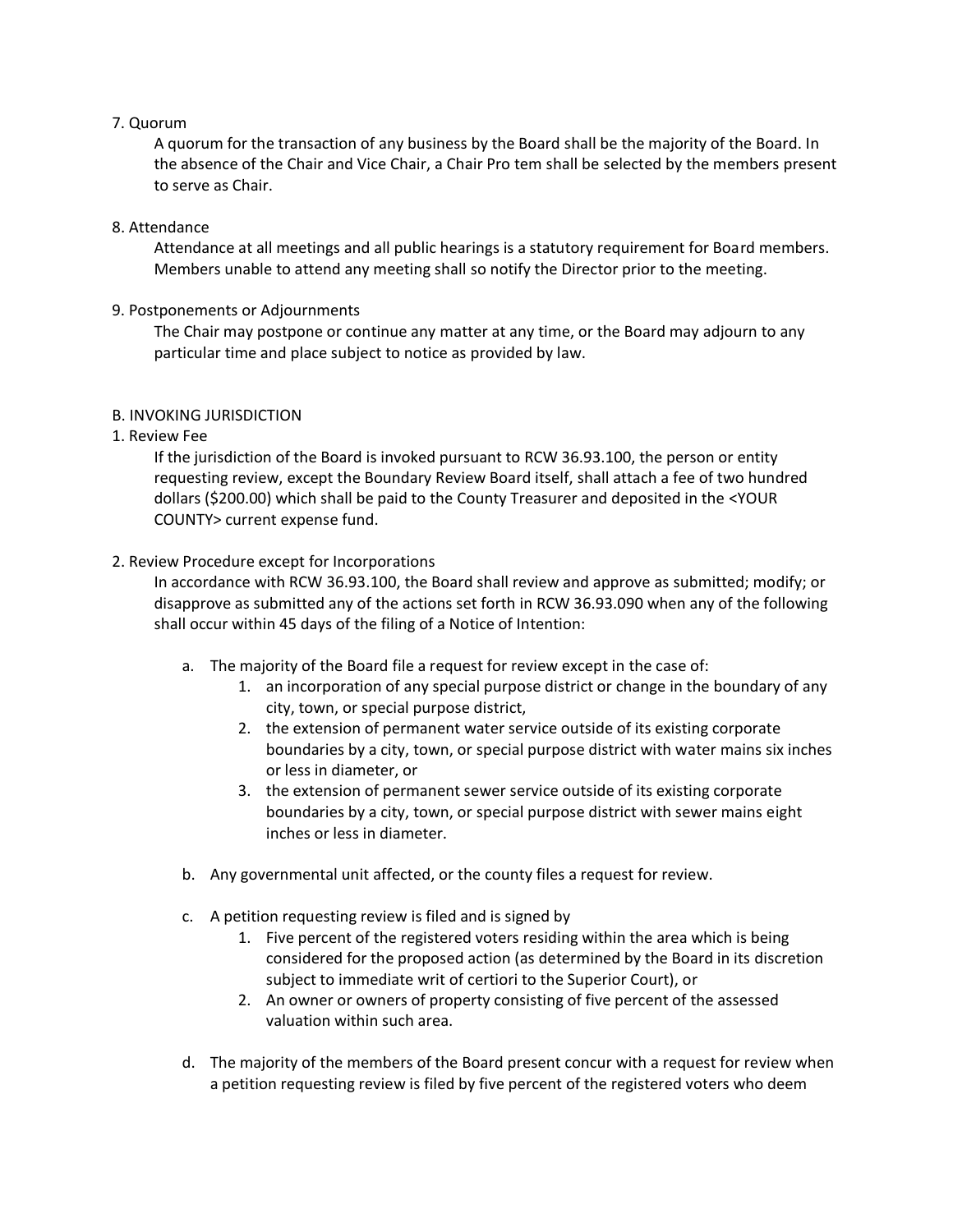themselves affected by the action and reside within one-quarter mile of the proposed action but not within the jurisdiction proposing the action.

3. Review Procedure for Incorporations

The Board shall hold a public meeting within 30 days after notification by the County Commissioners of an incorporation. The meeting shall be held in or near the area proposed for incorporation and advertised at least once in a newspaper of general circulation ten days prior to the meeting.

The purpose of the meeting shall be to allow persons interested in the proposed incorporation an opportunity to state their views on the proposed boundaries, type of city, form of government, name of the proposed city, and population of the proposed city. The Board Chair shall call the meeting to order and shall moderate the discussions.

The proponents have 180 days from the close of the meeting to collect sufficient signatures on a petition as certified by the County Auditor and to file a Notice of Intention with the Boundary Review Board. The Board shall review and approve, modify, or deny (in incorporations under 7,500 population) or recommend against (in incorporations over 7,500 population) a proposed incorporation and file its written decision.

#### 4. Withdrawal of Request

A request for review filed pursuant to RCW 36.93.100 (2) by the county or governmental unit may not be withdrawn without the consent of the Board. The request for review fee Wilf not be refunded.

## 5. Additional Information for Review

After jurisdiction has been invoked, the Board through its Director may seek additional information from the initiator(s) of the action. In the case of the incorporation of a city or an annexation to a city, the Board may commission an impact study. The study may include the debt structure, finances and contractual obligations of the proposed action; the rights of all affected governmental units on the adjacent areas; the impact of the proposal on mutual economic and social interests; an analysis of the effect of the proposal on the local governmental structure of the County; and address considerations to all alternatives to the action.

#### 6. Hearing Set

When there has been a request for review and the jurisdiction of the Board has therefore been invoked, the Board shall by motion set the date, time and place for a public hearing on the proposal.

## C. PUBLIC HEARINGS

#### 1. Notification

At least thirty (30) days advance notice must be given to the governing body of each governmental unit having jurisdiction within the boundaries of the territory proposed to be annexed, formed, incorporated, disincorporated, dissolved or consolidated, or within the boundaries of a special district whose assets and facilities are proposed to be assumed by a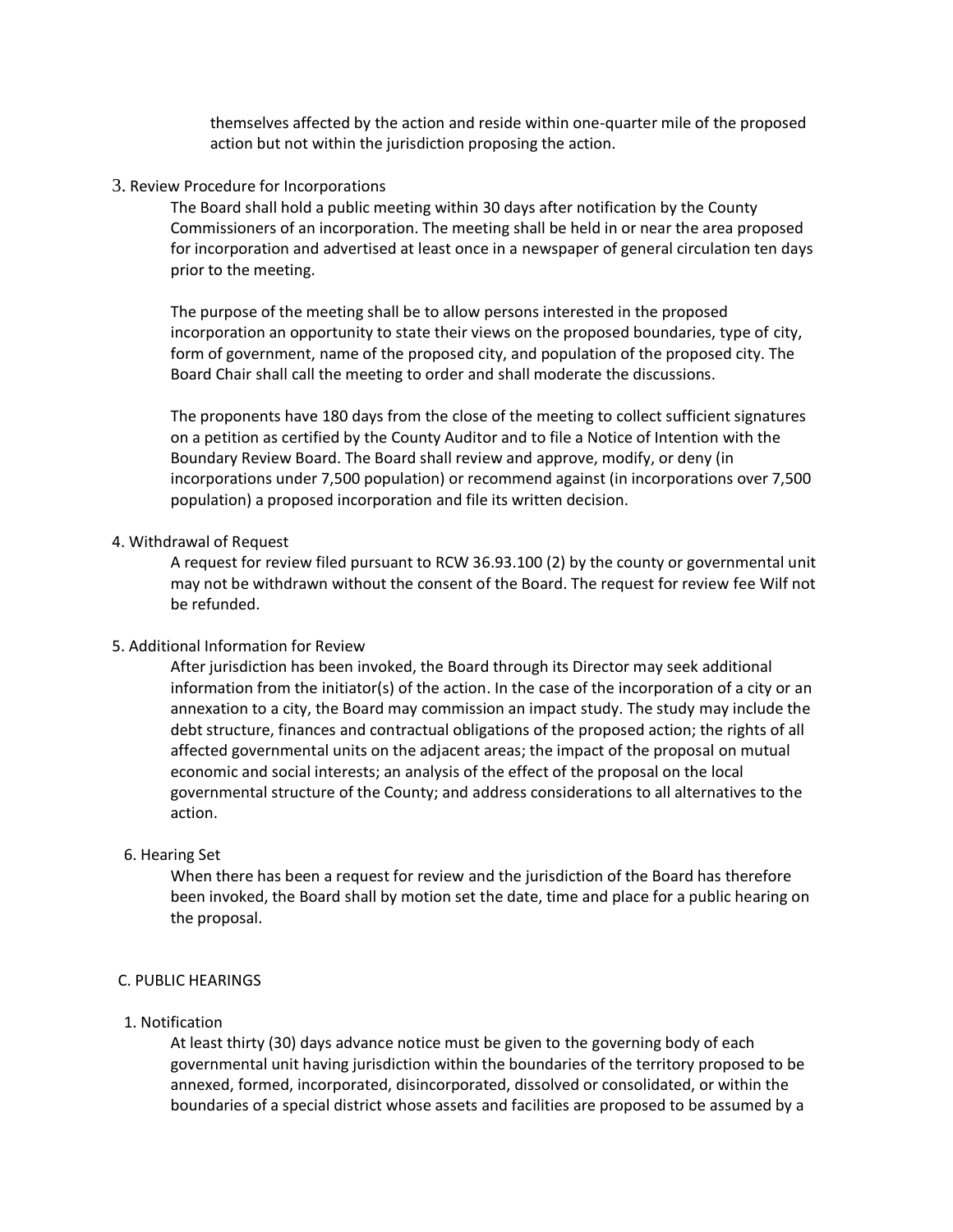city or town, and to the governing body of each city within three miles of the exterior boundaries of the entity proposing the action and to the proponent of such change. Notification requirement does not apply to governmental bodies outside of <YOUR COUNTY>.

## 2. Notice and Posting

Notice shall be published in a newspaper of general circulation in the area of the proposed action at least three times, the last publication of which shall be not less than five days prior to the date set for the public hearing.

Notice shall also be posted in the area affected for five days in ten public places when the area is ten acres or more and in five public places when the area is less than ten acres.

## 3. Transcripts

All public hearings before the Board shall be recorded verbatim. Transcripts of the public hearing, or portions thereof shall be made available upon the request of any person or governmental unit to the Director and payment of the reasonable costs thereof.

## 4. Oath

The Director shall administer the oath according to RCW 5.28.020 or RCW 528.050, if so requested by the Board.

## D. HEARING TESTIMONY

#### 1. Responsibilities of Chair

The Chair shall preside at all hearings of the Board and shall determine the order of the witnesses to appear before the Board. The Chair may also, with the approval of the Board, direct the Director to issue subpoenas to any public officer to testify, and to compel the production of any records, books, documents, public records or public papers.

## 2. Witness Guidelines

- a. Any initiator of a proposed action, agent or employee of a governmental unit, or other interested person may appear before the Board in person or be represented by any duly authorized person or persons.
- b. Any person desiring to address the Board must be recognized first by the Chair, then shall step to the rostrum and give his/her name and address to the Director, and the name(s) of the person(s) or governmental unit on whose behalf he/she appears,
- c. The Chair may, in the interest of facilitating the business of the Board, limit the amount of time to be allowed to any person, group or governmental unit.

## 3. Exhibits

- a. Any document or exhibit must be submitted to the Director for labeling prior to giving testimony. A speaker must identify any document or exhibit by its assigned number and title.
- b. Any written position statement regarding a proposed action by a governmental unit received before the hearing by the Director shall automatically be made an exhibit at the hearing.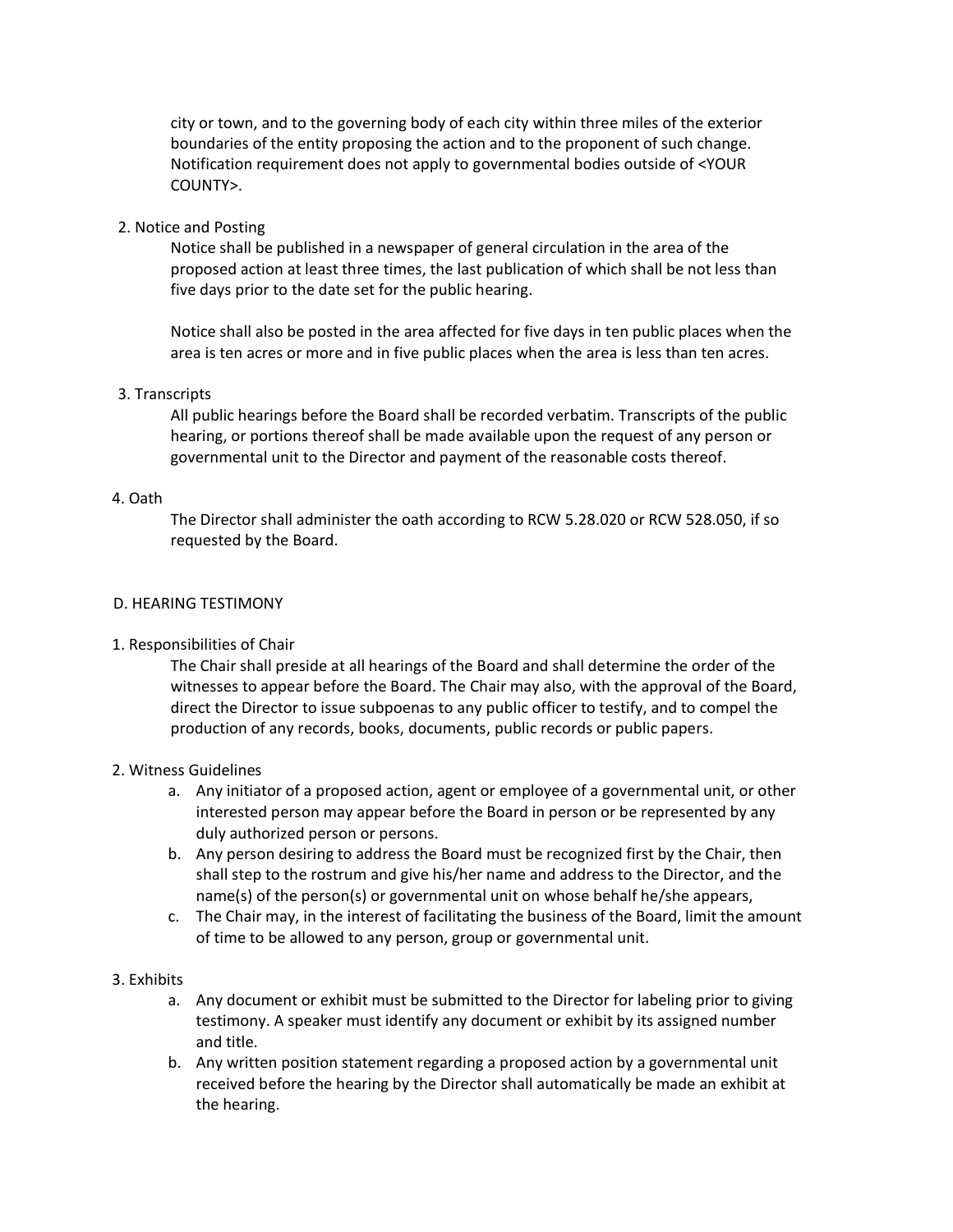## E. BOARD DECISION

## 1. Basis for Decision

The basis for the Boards decision shall be as set forth in RCW 36.93.170 (factors to be considered by the Board), and RCW 36.93.180 (objectives to be met by the Board). The decisions of the Board must be consistent with the Growth Management Act (RCW 36,70A020: Planning goals; 36A.110: Comprehensive plans, urban growth areas; and 36.70A.210: County-wide planning policies) and the State Environmental Policy Act (RCW 43.21 C).

# 2. Hearing Decision

The Board shall file its written decision within forty (40) days after the conclusion of the final hearing on a proposal, but in no event shall it be more than one hundred and twenty (120) days after the filing of a request for review. The proponent and the Board may agree to an extension of the one hundred-twenty day period.

The decision shall be filed with the Board of County Commissioners and the Clerk of each governmental unit directly affected. The decision shall indicate whether the proposed change is approved, denied, or modified, and if modified, the terms of such modification, in accordance with RCW 36.93.160.

An appeal period of thirty days follows the filing of the Board's written decision with the County Commissioners during which time, an appeal may be filed with the <YOUR COUNTY> Superior Court.

## 3. Validity

Approvals given to annexations will be valid for three years from the date of said approval. After expiration of the three-year time period, an uncompleted annexation must be refiled with the Board for approval, in fight of changed conditions or circumstances.

Approvals or modifications and approvals given to annexations shall authorize the city, town or special purpose district to proceed to annex only the territory as legally described in the Board's written approval or decision. The approval shall not authorize any other annexation action.

#### V. AMENDMENTS

Any Rule of Practice and Procedure of the Board may be adopted, amended or repealed at any time by a majority of members present at any regular or special meeting providing that no such action shall be taken without twenty (20) days prior notice of such a meeting, where required by RCW 36.93.200.

#### VI. EFFECT OF RULES